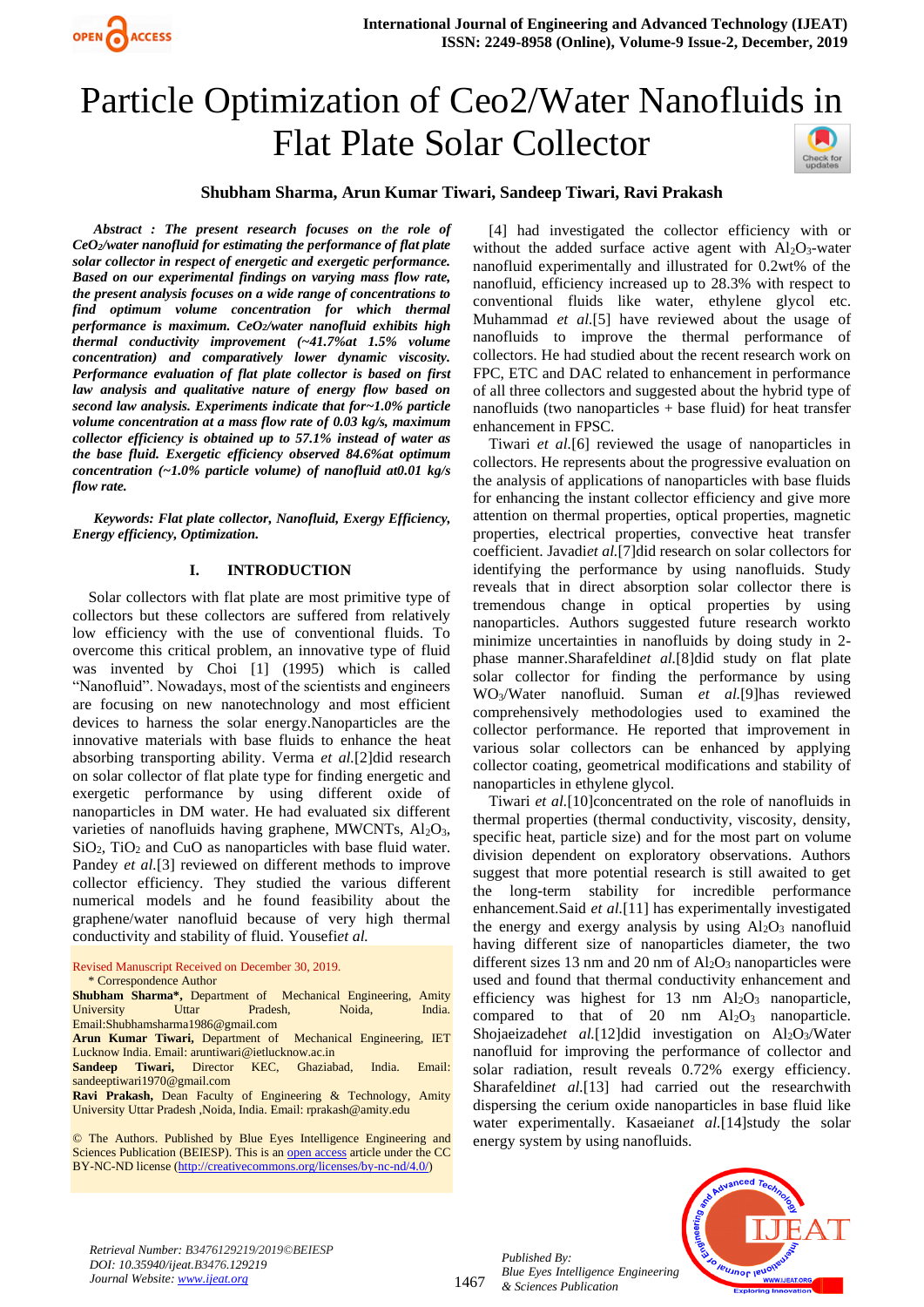This research illustrated solar thermal electronics, photovoltaic and different variety of solar collectors. Verma *et al.*[15]did research on collector for finding the efficiency at different flow rates of nanofluids. Result shows 31.64% of collector efficiency was observed by using  $Al_2O_3/W$ ater nanofluid with 1.5% volume concentration.Sarsam*et al.*[16] carried some reviews on FPSC at different oxides of nanoparticles.

Previous experimental and theoretical investigations are covered in this review paper and concluded that application of nanofluids effectively enhance the thermophysical properties and efficiency of flat plate collectors and authors also suggest that further research is needed with high thermal conductivity in some newly-developed nanoparticles.Nagarajan *et al.*[17] reviewed the nanofluids for solar collectors applications. A comprehensive study has been carried out on the application of solar collector with nanofluids and thermophysical properties of nanofluids have compiled. Zamzamian*et al.*[18]did research on synthesized Cu/EG nanofluid by using volume concentration (0.1%, 0.2%, and 0.3%) for finding thermal properties at varying temperatures. Dharmalingam*et al.*[19]studied an about the effect of various nanomaterials at different particle volume concentrations because of inherent thermal characteristics of nanofluids. This paper summarized about latest research work, development of enhancing heat transfer by using nanofluids, analyzing the challenges and their physical and chemical properties. Genc*et al.* [20]did experimental research on solar collector for finding thermal performance by using  $Al_2O_3/W$ ater nanofluid, result found 74.39% of maximum collector efficiency with 3% volume concentration in the month of July. Jouybari*et al.*[21]study the effect of different types of nanoparticles and various porous channels in the field of FPSC. He reported that the thermal conductivity has a considerable improvement in thermal performance using  $SiO_2$ /deionized water nanofluids in FPSC as compare to other conventional nanofluids. Sharmaet al.<sup>[22]</sup> reviewed about the rheological behavior in nanofluids and reported that the nanofluids which exhibit Newtonian behavior for spherical nanoparticles have a very low value of shear rate. Verma*et al.*[23-24]studied the hybrid nanofluid in collectors for finding thermal characteristics. They found that 71.54% and 70.55% of exergetic and energetic efficiency by using hybrid MgO nanofluid and 70.63% and 69.11% by using hybrid CuO nanofluid. They concluded that the MgO hybrid nano fluids were more efficient than CuO hybrid nanofluids and more closure to MWCNTs-water fluid. The review of literature shows there is a need for more comprehensive analysis of a wide range of nanofluids, their concentrations and particle sizes.

The present work is concerned with an impact analysis of a wide spectrum of CeO2/water nanofluids on energetic and exergetic performance of flat plate solar collectors. Analysis of energetic performance has focused on qualitative behavior of solar collector in converting solar energy into other forms for performing useful functions. Exergy analysis has also provided useful statisticson optimum design of solar thermal systems and choice of nanofluids with optimum concentration. A wide range of concentrationsof  $CeO<sub>2</sub>/water$  nanofluidhave been examined to find optimum vol. concentration for which thermal performance is maximum.

## **II. EXPERIMENTAL CONSIDERATION**

#### *A. Synthesis and measurement of thermophysical properties*

In this present work, the synthesis of nanofluid which is used for experimentation and determination of thermophysical property is presented**.**Synthesis of CeO2/water nanofluid is done by mixing of nanofluid in a beaker filled with double distilled water. Two step methods is most effective method for preparation of nanofluid and samples has been prepared for experimentation of flat plate collector and characterization of nanofluid.In this method,  $CeO<sub>2</sub>$ -water nanoparticles with 30 nm particle size are dispersed into the base fluid in the form of powder. A mechanical mixer is used for proper mixing of nanoparticles into the base fluid for one hour and then this solution is dispersed into the De-mineralized water as base fluid using Homogenizer for about 4 to 5 hours. Ultra-Sonicator is used for mixed the nanofluid properly to avoid agglomeration and sedimentation in solution. The samples of required volume concentration are prepared in the following: 0.25%, 0.50%, 0.75%, 1.0%, 1.25% and 1.50% and homogeneoussolution are obtained continuously for 6-8 h using ultrasonic vibrator. To break down the agglomerated particles and dispersed the nanoparticles properly in solution, a magnetic stirrer is used. To get the long-term stability, a surfactant (Triton X-100) is added in a very small quantity by the supplier who manufactures the nanofluidwithout adversely affecting basic characteristics of nanoparticles.To attain proper stability of nanoparticles in base fluid, repetition of mechanical mixing and ultrasonic sonification is done at the time of performing test of each sample.

The measurement of nanofluid thermal conductivity was done by using transient hot-wire apparatus (KD-2 Thermal Properties Analyzer, Decagon Devices, Inc., USA). Similarly, viscosity measurement is done by using LVDV-II+ProBrookfieldviscometer (cone and plate, Spindle-CPE42).

#### *B. Data Interpretation*

The helpful heat energy rate can likewise be communicated in terms of the distinction between solar radiation energy absorbed by solar collector and the energy lost from the collector absorber plate as given by Eq. (1).

$$
Q_u = A_c F_R[I_t(\tau_o \alpha_o) - U_L(T_i - T_a)] \qquad (1)
$$

Where  $A_c$  is the collector gross area,  $F_R$  is the collector heat removal factor,  $I_t$  is the intensity of solar radiation normal to the collector,  $\tau_0$  and  $\alpha_0$  is transmittance and absorptance,  $T_a$  is the ambient temperature and  $U_L$  is the overall heat loss coefficient.

Now, heat removal factor,  $F_R$  can be calculated by the following expression used in Eq. (2).

 $F_R$ 

$$
= \frac{mC_p(T_o - T_i)}{A_c[I_t(\tau_o\alpha_o) - U_L(T_i - T_a)]}
$$
(2)

Another formula for heat extraction factor  $(F_R)$ ,



*Retrieval Number: B3476129219/2019©BEIESP DOI: 10.35940/ijeat.B3476.129219 Journal Website[: www.ijeat.org](http://www.ijeat.org/)*

1468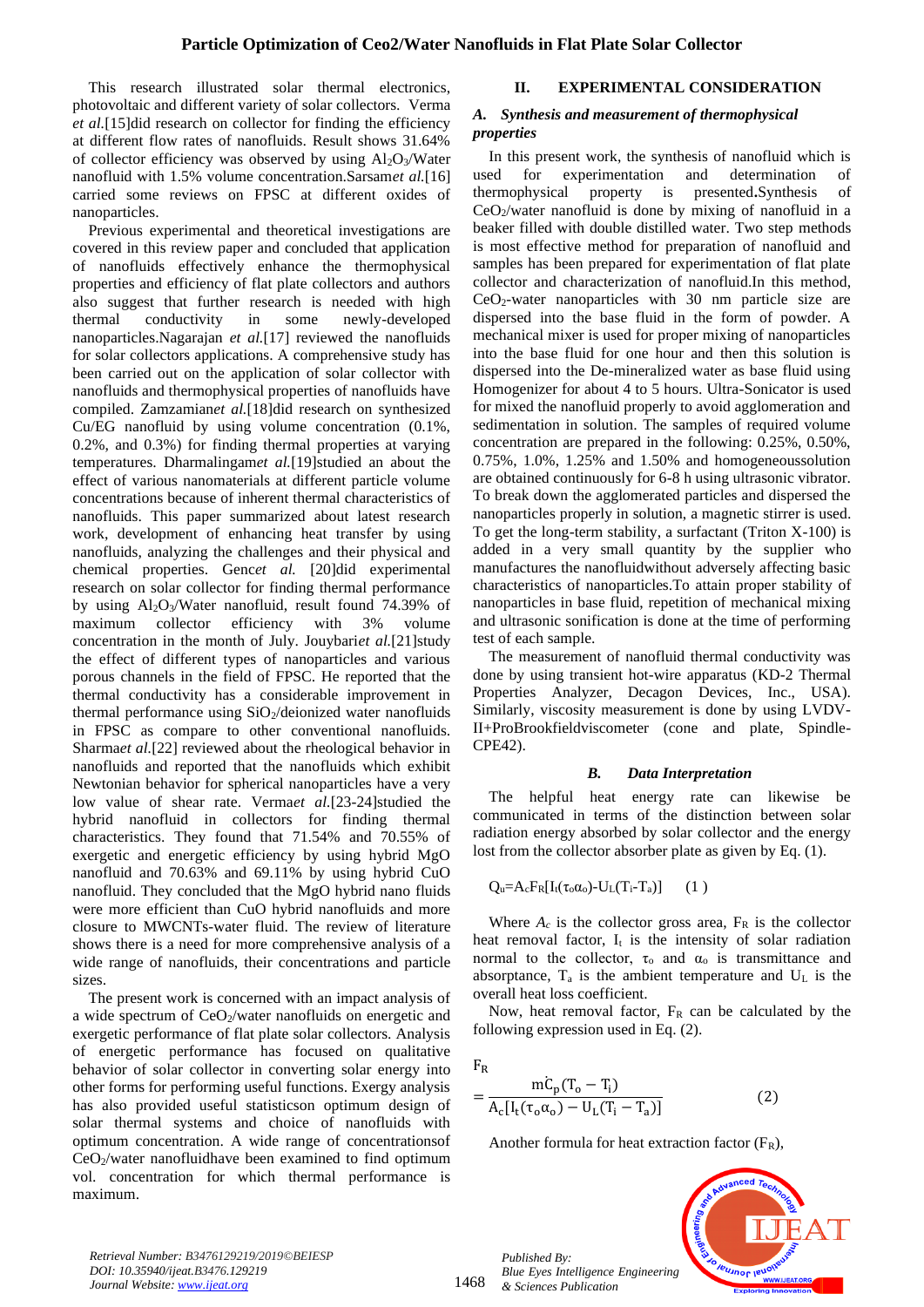**International Journal of Engineering and Advanced Technology (IJEAT) ISSN: 2249-8958 (Online), Volume-9 Issue-2, December, 2019**

$$
F_R = \frac{\dot{m}c_p}{A_c} \left[ 1 - \exp\left( -\frac{U_L F' A_C}{\dot{m}c_p} \right) \right]
$$
 (3)

Here,  $F'$  is the collector efficiency factor.

The thermal efficiency of flat plate solar collector is explained as ratio of the useful power extracted from the collector to the input energy coming from the solar radiations received by the absorber plate of the solar flat plate collector.

Collector efficiency can be calculated with the use of Eq. (4). In addition, experiments must be done under steady state conditions.

$$
\eta_c = \frac{Q_u}{A_c I_t}(4)
$$

Where  $\eta_i$  is the instantaneous efficiency of flat plate solar collector or simply says collector efficiency.

Further, the instantaneous efficiency can be described by Eq.  $(5)$  or  $(6)$  as follows:

$$
\eta_c = \frac{\rho V C_p (T_o - T_i)}{A_c I_t} (5)
$$
  
\n
$$
\eta_c = \frac{A_c F_R [I_t (\tau_o \alpha_o)^{-U_L (T_i - T_a)]}}{A_c I_t} (6)
$$
  
\n
$$
\eta_c = F_R (\tau_o \alpha_o) -
$$

$$
\eta_c = F_R(\tau_o \alpha_o) - F_R U_L \left(\frac{T_i - T_a}{I_t}\right)
$$
\nFirst law of thermodynamics (energy, and  
with

First law of thermodynamics (energy analysis): Thermal energy balance equation

$$
m_p c_p \left( d_{p,\text{avg}} / dt \right) + \dot{m} c_p \left( T_{out} - T_{in} \right) = \eta_o I A_c - U_c \left( T_{p,\text{avg}} - T_e \right) T_c \quad (8)
$$
\n
$$
\dot{E}_{x, heat} - \dot{E}_{x, work} - \dot{E}_{x, mass, in} - \dot{E}_{x, mass, out} = \dot{E}_{x, dest} \quad (9)
$$

Substituting terms into this equation yields:

$$
\sum (1 - \frac{T_a}{T_{Sur}}) \dot{Q}_S - \dot{W} + \sum \dot{m}_{in} \psi_{in} - \sum \dot{m}_{out} \psi_{out} = \dot{E}_{x, dest}
$$
 (10)  

$$
\sum (1 - \frac{T_a}{T_{sur}}) \dot{Q}_S - \dot{m} (h_{out} - h_{in}) - T_a(s_{out} - s_{in}) = \dot{E}_{x, dest}
$$
 (11)

Where  $\dot{Q}_s$  is the total rate of exergy received from the solar radiation by the collector absorbed area.

$$
\dot{Q}_S = I_t \left( \tau \alpha \right) = SA_c \text{ (12)}
$$

The change in enthalpy and entropy of the nanofluid in the collector is:

$$
\Delta h = h_{out} - h_{in} = c_{p,nf} \left( T_{f,out} - T_{f,in} \right) (13)
$$
  

$$
\Delta S = S_{out} - S_{in} = c_{p,nf} \ln \frac{T_{f,out}}{T_{f,in}} - R \ln \frac{P_{out}}{P_{in}} (14)
$$

Where  $\dot{E}_{\text{xdest}}$  is the exergy loss or irreversibility rate defined as:

*Retrieval Number: B3476129219/2019©BEIESP DOI: 10.35940/ijeat.B3476.129219 Journal Website[: www.ijeat.org](http://www.ijeat.org/)*

$$
\dot{E}_{xdest} = Ta \cdot S_{gen}
$$
\n
$$
\eta_{ex} = 1 - \frac{T_{a} S_{gen}}{\left[1 - \frac{T_{a}}{T_{s}}\right] Q_{s}}
$$
\n
$$
(14)
$$

Pumping power and pressure drop:

$$
\Delta p = f \frac{\rho V^2}{2} \frac{\Delta l}{d} + k \frac{\rho V^2}{2} (16)
$$

$$
\Delta n_{ex} = \frac{\Delta l}{\dot{E}_{x heat}} + \frac{\dot{I}\dot{E}_{x heat}}{\dot{E}_{x2 heat}} (17)
$$

$$
\Delta \eta_{gen} = \frac{\Delta \dot{q}_a}{G_C} + \frac{\dot{q}_a \Delta G_C}{G_C^2} (18)
$$

Where each error component can be analyzed through the following relations:

$$
\Delta E_{xheat} = \left(\frac{\Delta T}{T_s} + \frac{T_a \Delta T}{T_s^2}\right) A_c(\tau \alpha) G_c + \left(1 - \frac{T_a}{T_s}\right) A_c(\tau \alpha) \Delta G_c \tag{19}
$$

$$
\Delta \dot{I} = T_{\!G} \Delta \dot{S}_{\mathcal{G}en} + \dot{S}_{\mathcal{G}en} \Delta T ~^{(20)}
$$

## **III. EXPERIMENTAL SETUP**

The setup for experiment consists of a flat plate collector, which is capable for trapping the intensity of incident radiation in the form of heat by absorber plate mounted on the surface of the solar collector. Human interaction machine, achiller for heating and cooling nanofluid, rotameters regulate the mass flux rates about 5 l/min. Flow direction is adjusted with the use of athree-way solenoid valve, two pumps (500 W) are used for circulating the flow and pressure is measured by a pressure indicator for both DM water and nanofluid.Table 1 shows the technical specifications of FPSC. The photograph of the experimental setup is shown in Fig. 1.

#### **IV. EXPERIMENTAL PROCEDURE**

Apparatus consist of the solar module with 500 W capacity of 8 halogen lights having an adjustable inclination. The radiation intensity has been varied with increasing the power of halogen lights with a knob.The maximum intensity of this system is observed up to  $\sim$ 1300 W/m<sup>2</sup> (avg.). Before circulating the nanofluid and DM water as the base fluid in the circuit, set temperature of both DM water and nanofluid should be maintained properly by using chiller and heater devices. Circulation of both DM water and nanofluid should be one time. For storage of nanofluid and DM water, two insulated steel tanks are preferredwith the separate circuit having 10 L capacity. For circulation of nanofluid and DM water, two separate pumps of 500 W are required because of force mode of experimental setup. Pressure indicators are used to measure the loss of pressure in  $kP_a$  between both inlet and outlet. Three-way by pass valves are used for testing of DM water and nanofluid. Rotameters are used tomeasure flow discharge with a range from 0 to 5 lpm and least count 0.1 lpm.

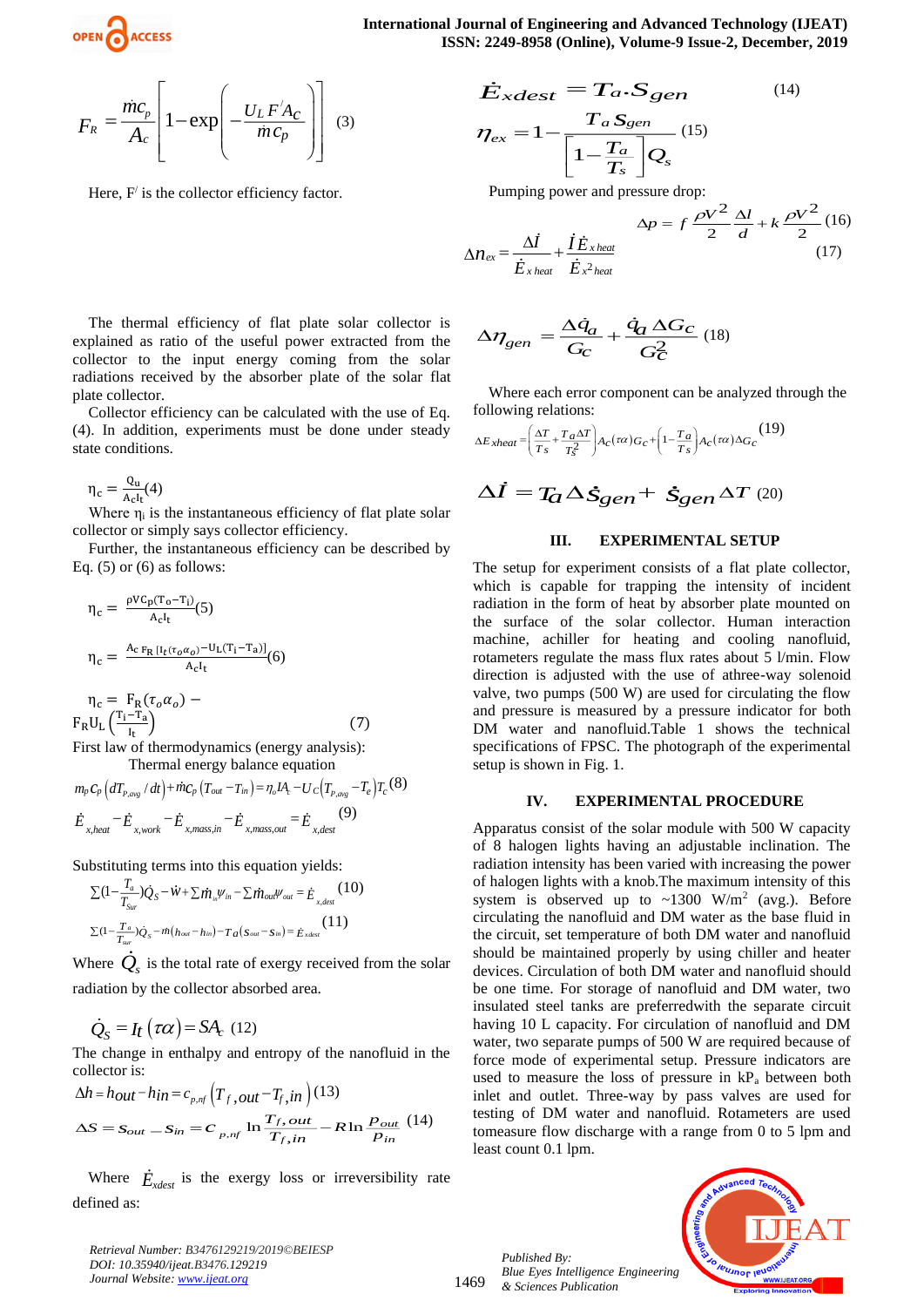Solar irradiations are measured by a precise instrument i.e.Solarimeter (TENMARS-TM-207) which is capable to measure solar intensity from 0 to 2200  $W/m^2$ . To measure the inlet or set temperature and outlet temperature (T-2 and T-1), K-type thermocouples are used as shown in the schematic. 6 K-type thermocouples are used to measure plate temperature and these thermocouples are attached with the surface of the absorber plate. Modeler is attached with the maximum capacity of  $4 \text{ kW}$  at a temperature of  $\sim 3000 \text{ K}$ in the plate of a solar collector. The intensity of solar radiation is not steady in the whole universe, so modeler is required for steady state solar radiation where the thermal efficiency can be observed maximum compared to the actual source of solar energy. This is the complete working of the experimental setup.

| Table-I:Technical specifications of flat plate collector |
|----------------------------------------------------------|
|----------------------------------------------------------|

| <b>Specification</b>                   | <b>Dimension</b> | Unit           |
|----------------------------------------|------------------|----------------|
| Absorption area                        | 0.375            | m <sup>2</sup> |
| <b>Back insulation thickness</b>       | 5                | cm             |
| Collector occupied area                | $75 \times 50$   | cm             |
|                                        | $\times 6.3$     |                |
| Collector riser tube outer dia $(D_0)$ |                  | cm             |
| Collector riser tube inner dia $(D_i)$ | 0.8              | cm             |
| Center distance between tubes          | 3                | cm             |
| Conductivity of back insulation        | 0.04             | W/m K          |
| Edge area of collector                 | 0.1572           | m <sup>2</sup> |
| Emissivity of absorbing                | 0.12             | dimensionless  |
| Effective absorptivity                 | 0.816            | dimensionless  |
| transmitivity product                  |                  |                |
| Emissivity of glass cover              | 0.88             | dimensionless  |
| Glazing thickness                      | 4                | mm             |
| Number of glazing plate                | $76 \times 51$   |                |
|                                        | $\times$ 6.5     |                |
| Thermal conductivity of absorbing      | 390              | W/m K          |
| plate                                  |                  |                |
| Weight of collector                    | 15               | kg             |



**Fig. 1. Photograph of the experimental setup**

## **V. UNCERTAINTY ANALYSIS**

At the time of performing experimental work in the laboratory, some uncertainties have arisen which are pointed out in Table 2. Uncertainty analysis is required to calibrate the equipments for accurate measurements in experimental work for determination of collector efficiency. Uncertainty depends on the specific heat, collector area, solar irradiation, mass flux rates and inlet and outlet temperature of working fluid.

**Table- II: Uncertainties during measurement of experimental parameters**

| Variable |  | Uncertainty value<br>$\frac{9}{6}$ |
|----------|--|------------------------------------|
|          |  |                                    |

*Retrieval Number: B3476129219/2019©BEIESP DOI: 10.35940/ijeat.B3476.129219 Journal Website[: www.ijeat.org](http://www.ijeat.org/)*

| Nanofluid inlet temperature                    | $\pm 0.15$ |
|------------------------------------------------|------------|
| Nanofluid outlet temperature                   | $+0.15$    |
| Hot inlet temperature                          | $+0.15$    |
| Hot outlet temperature                         | $+0.15$    |
| Nanofluid side mass flux rate                  | $+2.4$     |
| Hot side mass flux rate                        | $+2.4$     |
| Nanofluid<br>side<br>differential<br>pressure  | $+2.2$     |
| Hot side differential pressure                 | $+2.2$     |
| Nanofluid thermal conductivity<br>measurements | $+4.5$     |
| Nanofluid<br>viscosity<br>measurements         | $+3.5$     |
| Nanofluid<br>density<br>measurements           | $+4.0$     |
| specific<br>Nanofluid<br>heat<br>measurements  | $+4.5$     |

## **VI. RESULTS AND DISCUSSIONS**

Experimental results are indicated that the thermal conductivity increases linearly at different volume concentration and varying temperatures as shown in Fig. 2**.**Thermal conductivity mainly depends on the temperatures because of the energized nanoparticles with the molecules of the base fluid. It can be concluded that the nanofluids have lot of potential as compare to base fluids to enhance the heat transportability. Variation in performance parameters to enhance thermal conductivity is followed as: type of base fluid, particle volume fraction, pH value, temperature, the shape of a nanoparticle, type of material, surfactant and size of nanoparticles. From experimental data, thermal conductivity is observed for 55ºC are 0.634 for DM water and 0.781, 0.786, 0.798, 0.807, 0.815, 0.825 W/m K for volume concentration at 0.25%, 0.50%, 0.75%, 1.0%, 1.25% and 1.5%. Similarly for 60ºC, thermal conductivity for DM water is 0.638 and 0.799, 0.806, 0.815, 0.822, 0.831, 0.842 W/m K for same volume concentration and for 65°C, thermal conductivity for DM water is 0.643 and 0.811, 0.821, 0.830, 0.839, 0.848, 0.861 W/m K for same volume concentration and for 70ºC, thermal conductivity for DM water is 0.648 and 0.834, 0.840, 0.848, 0.856, 0.865, 0.883 W/m K for same volume fraction and for 75ºC, thermal conductivity for DM water is 0.653 and 0.849, 0.861, 0.868, 0.878, 0.887, 0.909 W/m K for same volume concentration and for 80ºC, thermal conductivity for DM water is 0.659 and 0.865, 0.883, 0.892, 0.901, 0.910, 0.934 W/m K for same volume concentration respectively.

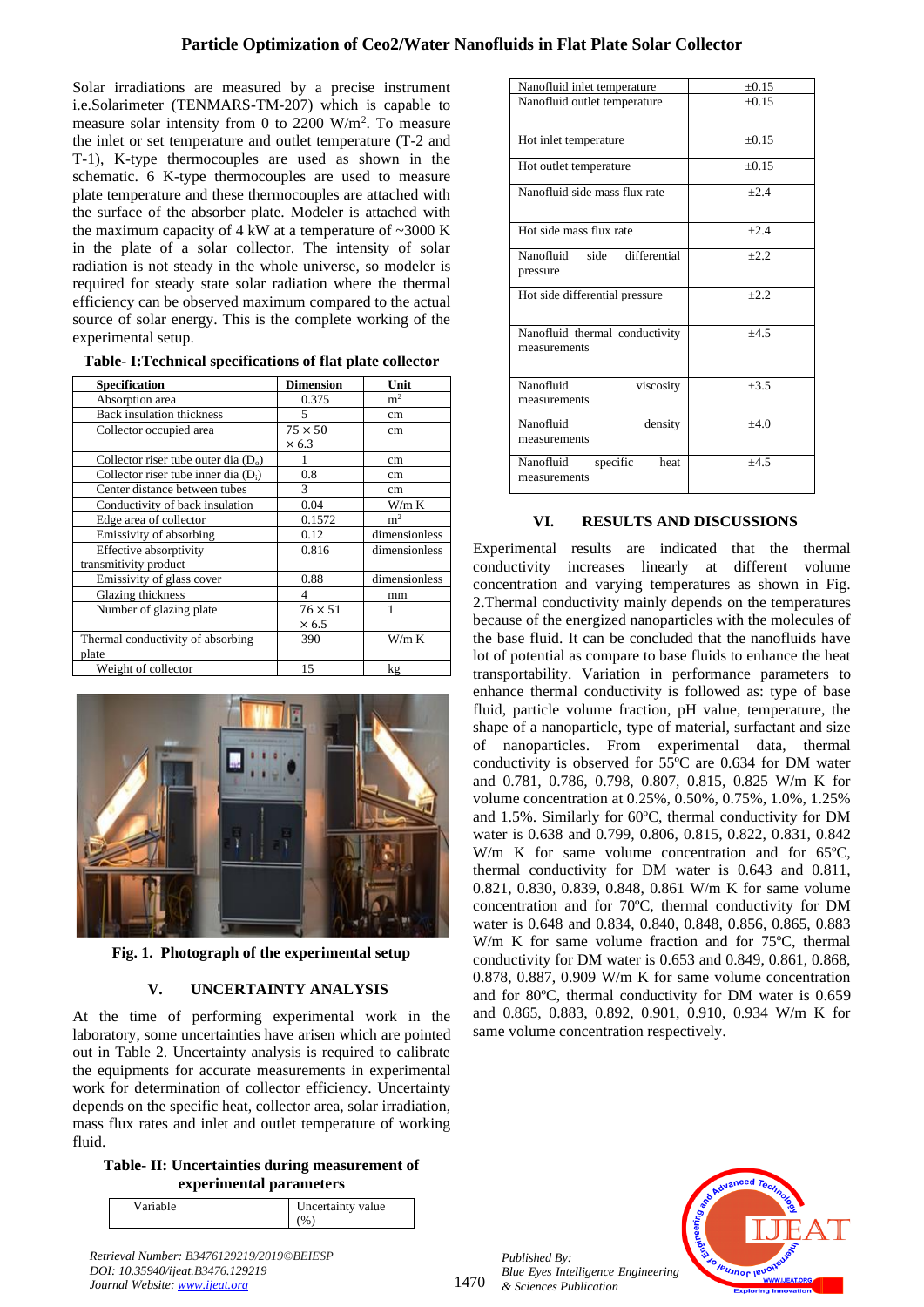



**Fig.** 2. Graph between  $K_n / K_n$  and temperature

Viscosity is an inherent thermophysical property of fluids which arises due to frictional resistance between the adjacent layer of nanoparticles and fluids. It has the ability to transport heat of energy systems to improve the performance of the nanofluids. The viscosity of the used nanofluid is measured using the LVDV-II + Pro Brookfield Digital Viscometer Brookfield Engineering Laboratories, Inc.). The repeatability and accuracy are  $\pm$  1.0% and  $\pm$  0.2% respectively of the viscometer which is indicated by the manufacturer. The calibration of the viscometer is done with the DM water before the measurements and maximum uncertainty is computed lower than 0.2% in the measurement of viscosity. To set the temperatures of used nanofluid at different degrees, a computer controlled temperature bath is used for accurate measurement of viscosity. Pressure drop and fractional loss can be determined correctly due to variation in viscosity by experimental observation. Viscosity of the used nanofluid is measured at varying temperatures (55ºC, 60ºC, 65ºC, 70ºC, 75ºC and 80ºC) and volume concentration (0.25%, 0.50%, 0.75%, 1.0%, 1.25% and 1.50%) respectively.From the observation of experimental data, it is concluded that the viscosity increases linearly with particle volume fraction due to cohesive forces among like and unlike molecules increases at higher particle volume concentration as shown in Fig. 3 for  $CeO_2$ /water based nanofluid respectively. Further viscosity decreases with an increase in temperature because of fall in cohesive forces predominantly and across the adjacent layers, the viscosity increases marginally due to enhanced momentum transfer. Viscosity is more expressive in liquids due to cohesive forces than due to momentum transfer across the adjacent layers of the fluids.



**Fig. 3. Graph between ratio of viscosity versus temperature**

*Retrieval Number: B3476129219/2019©BEIESP DOI: 10.35940/ijeat.B3476.129219 Journal Website[: www.ijeat.org](http://www.ijeat.org/)*

Experimental observation of flat plate collector is administrated to find out variation in collector efficiency at varying mass flow rates (0.01 kg/s, 0.02 kg/s, 0.03 kg/s, 0.04 kg/s and 0.05 kg/s) and at different particle volume concentration (0.25%, 0.50%, 0.75%, 1.0%, 1.25%, 1.50% and 2.0%). Fig. 4 and 5 show the relation between collector efficiency and particle concentration at varying mass flow rates. In this graph, collector efficiency increases for each mass flow rate of nanofluid with volume concentration up to a certain point of volume concentration (1%) and decreases the collector efficiency with particle concentration after this valuable point of concentration. Experimental results exhibit that the maximum efficiency of flat plate collector is observed 57.1% at optimum particle concentration (vol 1%) with 0.03 kg/s mass flow raterespectively.



**Fig. 4. Collector efficiency versus Volume fraction**



**Fig. 5. Collector efficiency versus mass flow rate**

Figure 6 illustrates the collector efficiency and reduced temperature difference parameter at the volume concentration of 0.25% to 2%. From the observed data, the efficiency of flat plate collector is inversely proportional to temperature reduced parameter at different particle concentrations. It means collector efficiency increases with decreasing the temperature reduced parameter. Experimental results shows that the maximum efficiency is observed 65.3% at optimum particle concentration (vol 1%) with temperature reduced parameter of  $0.005$  m<sup>2</sup> K/W and minimum collector efficiency is measured 54.6% at temperature reduced parameter of  $0.02 \text{ m}^2$  K/W with particle volume fraction of 2% respectively. So, the temperature reduced parameter should be minimum for enhancement in efficiency of flat plate collector.

The intensity of radiation is the heart of any kind of

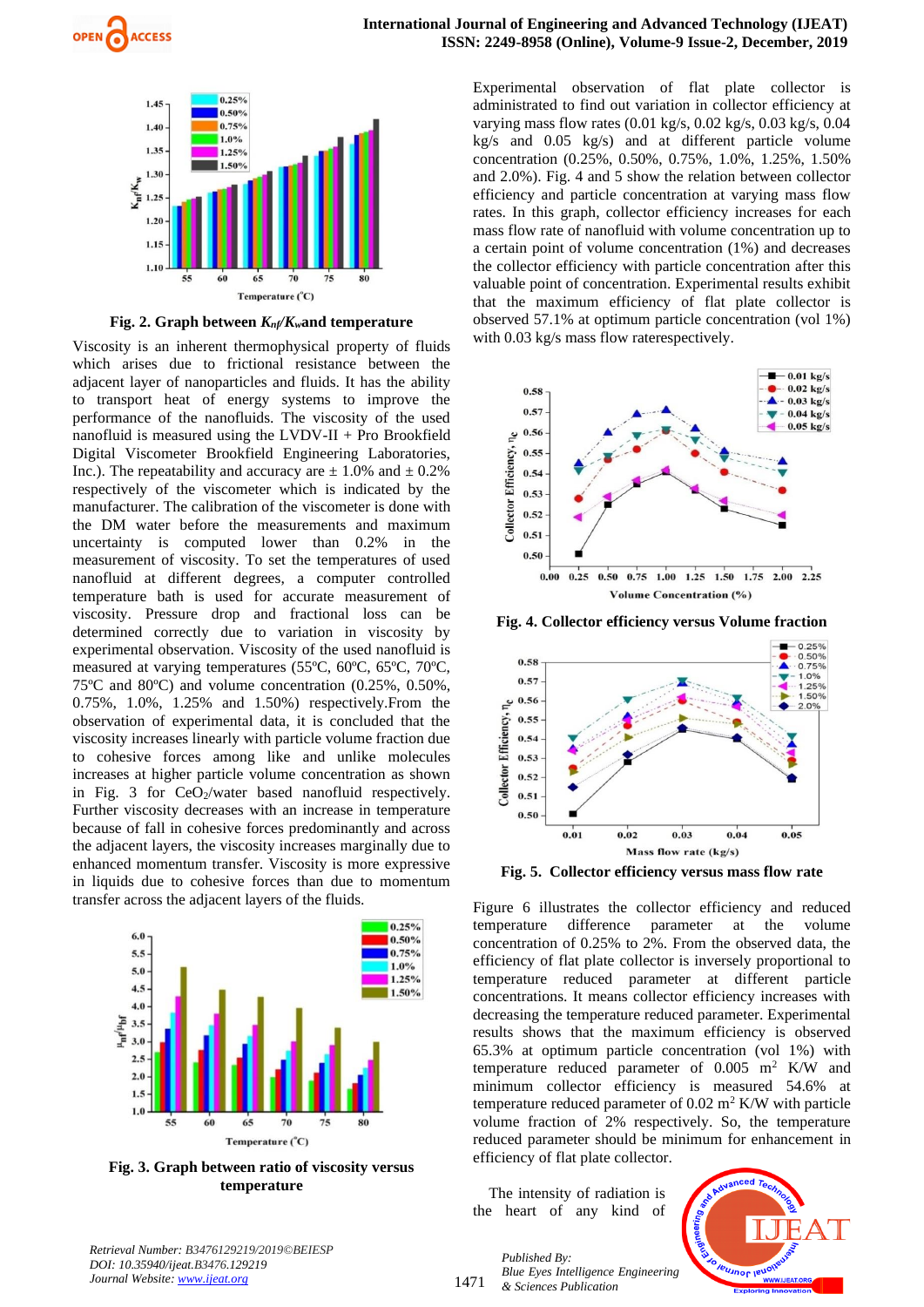collector because collector efficiency depends on solar intensity at varying particle concentrations from 0.25% to 2%. Results illustrate that the maximum collector efficiency is obtained 58.1% at an optimum particle concentration (vol 1%) with solar intensity of 700 W/m<sup>2</sup> and minimum collector efficiency is observed 43.1% at the intensity of 300 W/m<sup>2</sup> with concentration of 2% respectively. From experimental data, collector efficiency decreases beyond optimal values as shown in Figure 7.



**Fig. 6. Collector efficiency versus reduced temperature difference parameter**



**Fig. 7.Graph between collector efficiency and radiation intensity**

Entropy generation is the drawback for enhancement in collector performance which encourage to move in the field of nanotechnology.Entropy generation is determined from experimental data and plotted the graph as shown in Fig. 8at varying the mass flow rates (0.01 kg/s, 0.02 kg/s, 0.03 kg/s, 0.04 kg/s and 0.05 kg/s) and at different particle volume concentration (0.25%, 0.50%, 0.75%, 1.0%, 1.25%, 1.50% and 2.0%). From the measured values, the entropy generation for DM water is found to be maximum 0.374 W/K at a mass flow rate of 0.05 kg/s. Entropy generation for all the particle volume concentration of  $CeO<sub>2</sub>$ -water nanofluid is minimum in comparison with base fluid. Results shows that the minimum entropy generation is determined 0.03 W/K at optimum particle concentration (vol 1%) with mass flow rate of 0.01 kg/s.



**Fig. 8. Entropy generation versus mass flow rate**

The graph between exergetic efficiency and mass flow rate is presented in Fig. 9 and illustrates that the exergetic efficiency increases with decreasing the mass flow rate of DM water and nanofluid at all volume concentrations. Exergetic efficiency is defined as whatever radiation incident on the flat plate solar collector that irradiations absorbed by the absorber plate and absorber plate converts these irradiations in the form of heat energy. This heat energy goes into the copper tubes which contains fluids in the form of liquids. There are several losses i.e. top losses, bottom losses, edge losses etc. occurred in the whole process. Apart from these losses, whatever energy is available that heat energy is useful energy and this useful energy is known as exergetic energy and this exergetic energy is required to determine true exergetic efficiency.

From the measurement of experimental data, it is observed that the maximum exergetic efficiency is obtained 84.6% at optimum particle concentration (vol 1.0%) with decreasing the rate of mass flow (0.01 kg/s) and minimum exergetic efficiency is calculated 24.2% at 0.05 kg/smass flow rate of base fluid. Results exhibits that the exergy efficiency increases with decreasing the mass flow rates of DM water and nanofluid but exergy efficiency is found higher for each particle volume concentration of  $CeO<sub>2</sub>$ -water nanofluid in comparison with base fluid. From observing all the experimental results, it exhibits that the nanofluids have superior thermal properties to enhance the performance of the flat plate solar collector.



**Fig. 9. Graph between exergetic efficiency and mass flow rate**

*Retrieval Number: B3476129219/2019©BEIESP DOI: 10.35940/ijeat.B3476.129219 Journal Website[: www.ijeat.org](http://www.ijeat.org/)*

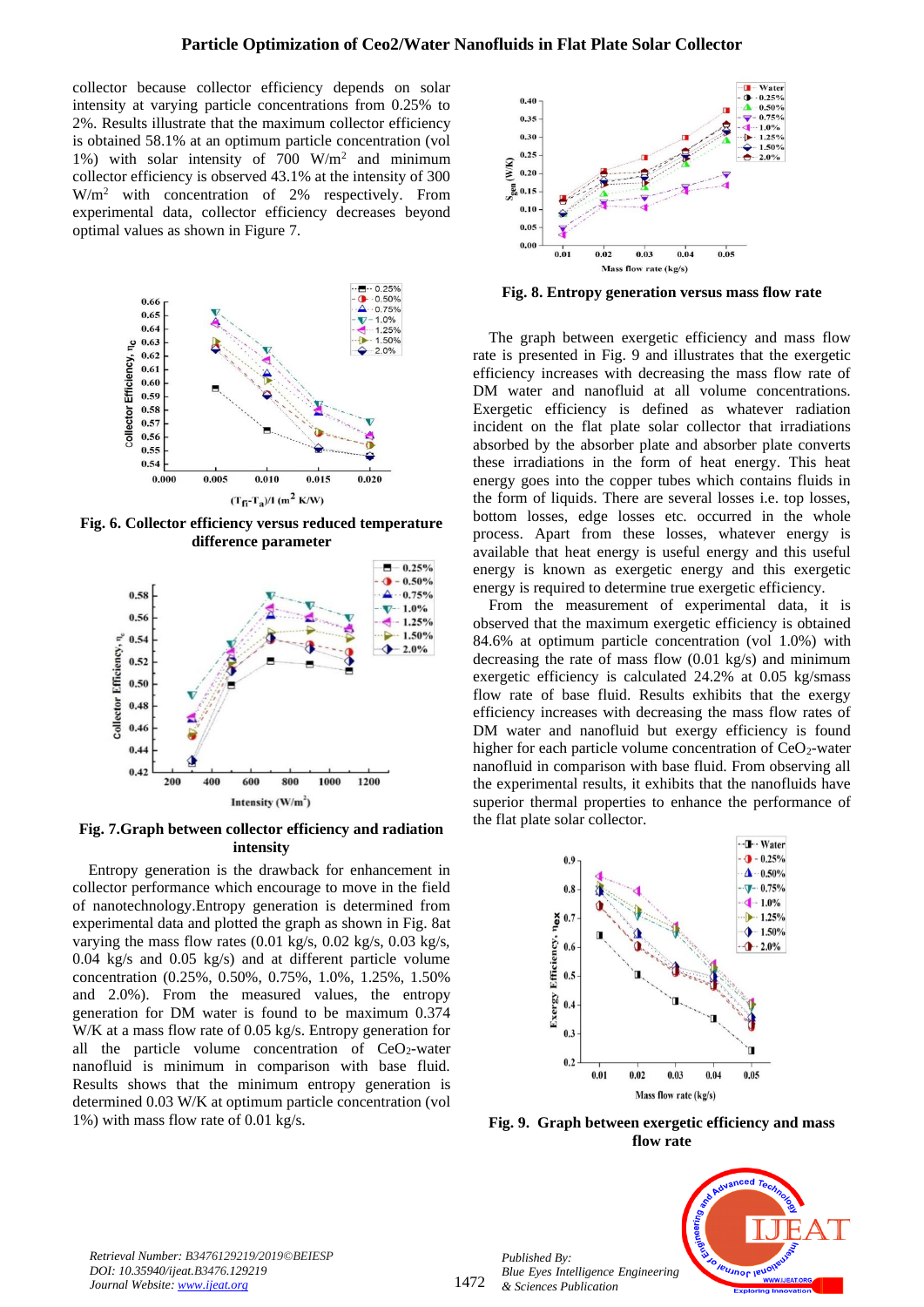

## **VII. CONCLUSIONS**

In present work, the impact of mass flow rate and particle volume fraction on the thermal performance of the flat plate collector is experimentally observed. The systematic measurement of all the related thermophysical properties (density, specific heat, viscosity and thermal conductivity) involved in heat exchanging processes are measured experimentally for  $CeO<sub>2</sub>/water$  nanofluids at different particle volume concentration (0.25%~2.0%) and at different temperatures (55ºC~ 80ºC). On the basis of various experiment, it has been found that 1.0% volume concentration is optimum for different operating conditions. The finding reveals that a use of  $CeO<sub>2</sub>/water$  at optimum particle volume concentration and 0.03 kg/s mass flow rate, maximum collector efficiency has been calculated 57.1%.At  $0.005$  m<sup>2</sup> K/W temperature reduced parameter and optimum volume fraction, efficiency is observed 65.3% and for 700 W/m<sup>2</sup> intensity of radiation, maximum instantaneous efficiency is found 58.1% at optimum concentration. Exergy efficiency is vital parameter to improve the thermal performance of flat plate collector. For 0.01 kg/s mass flow rate and optimum concentration (vol 1.0%), exergetic efficiency is obtained 84.6%.Highest entropy generation has observed 0.374 W/K at 0.05 kg/s mass flow rate with the use of base fluid which is the major drawback for improvement in performance of flat plate solar collector.

#### **VIII. FUTURERECOMMENDATIONS**

- Long-term stability of nanofluids suspension is still needed more attention.
- Hybrid nanofluids will be the new challenging area for researchers and scientists.
- Research should be carried out on the effect of particle shape on thermal performance of solar system.
- Practical applications of usage of nanofluid are still in critical phase due to the formation of sedimentation, agglomeration and clogging in a flow path.

### **REFERENCES**

- 1. S. Choi and J. Eastman,"Enhancing thermal conductivity of fluids with nanoparticles,"ASME International Mechanical Engineering Congress & Exposition. San Francisco CA, vol. 66, 1995, pp. 99-105.
- 2. S. K. Verma, A. K. Tiwari and D. S. Chauhan,"Experimental evaluation of flat plate solar collector using nanofluids,"Energy Conversion and Management, vol. 134, 2017, pp. 103-115.
- 3. K. M. Pandey and R. Chaurasiya, "A review on analysis and development of solar flat plate collector,"Renewable and Sustainable Energy Reviews, vol. 67, 2017, pp. 641-650.
- 4. Y. Tooraj, V. Farzad, E. Shojaeizadh and S. Zinadini,"An experimental investigation on the effect of Al2O3–H2O nanofluid on the efficiency of flat-plate solar collectors,"Renewable Energy, vol. 39, 2012, pp. 293-298.
- 5. M. J. Muhammad, I. A. Muhammad, N. A. C. Sidik, M. N. A. W. M. Yazid, R. Mamat and G. Najafi,"The use of nanofluids for enhancing the thermal performance of stationary solar collectors: A review,"*Renewable and Sustainable Energy Reviews*, vol. 63, 2016, pp. 226-236.
- 6. S. K. Verma and A. K. Tiwari,"Application of nanoparticles in solar collectors: A Review,"*Materials Today: Proceedings*, vol. 2(4-5), 2015, pp. 3638-3647.
- 7. F. S. Javadi, R. Saidur andM. Kamalisarvestani,"Investigating performance improvement of solar collectors by using nanofluids,"*Renewable and Sustainable Energy Reviews*, vol. 28, 2013, pp. 232-245.
- 8. M. A. Sharafeldin, G. Grof andO. Mahian, "Experimental study on the performance of a flat-plate collector using WO 3 /Water nanofluids,"*Energy*, vol. 141, 2017, pp. 2436-2444.
- 9. S. Suman, M. K. Khan and M.Pathak,"Performance enhancement of

*Retrieval Number: B3476129219/2019©BEIESP DOI: 10.35940/ijeat.B3476.129219 Journal Website[: www.ijeat.org](http://www.ijeat.org/)*

solar collectors-A review,"*Renewable and Sustainable Energy Reviews*. Vol. 49, 2015, pp. 192-210.

- 10. S. K. Verma and A. K. Tiwari, "Characterization of nanofluids as an advanced heat transporting medium for Energy Systems,"*Materials Today: Proceedings*, vol. 4(2), 2017, pp. 4095-4103.
- 11. Z. Said, R. Saidur and N. A. Rahim, "Energy and exergy analysis of a flat plate solar collector using different sizes of aluminium oxide based nanofluid,"*Journal of Cleaner Production*, vol. 133, 2016, pp. 518-530.
- 12. E. Shojaeizadeh, F. Veysi and Kamandi,"A.Exergy efficiency investigation and optimization of an Al2O3–water nanofluid based Flat-plate solar collector,"*Energy and Buildings,* vol. 101, 2015, pp. 12-23.
- 13. M. A. Sharafeldin and G. Grof , "Experimental investigation of flat plate solar collector using CeO2 -water nanofluid,"*Energy Conversion and Management*, vol. 155, 2018, pp. 32-41.
- 14. A. Kasaeian, A. T. Eshghi and M. Sameti, "A review on the applications of nanofluids in solar energy systems,"*Renewable and Sustainable Energy Reviews*, vol. 43, 2015, pp. 584-598.
- 15. A. K. Tiwari, P. Ghosh and J. Sarkar,"Solar Water Heating Using Nanofluids- A Comprehensive Overview and Environmental Impact Analysis," *IJETAE,* vol. 3(3), 2013, pp. 221-224.
- 16. W. S. Sarsam, S. N. Kazi andA. Badarudin,"A review of studies on using nanofluids in flat-plate solar collectors,"*Solar Energy*, vol. 122, 2015, pp. 1245-1265.
- 17. P. K. Nagarajan, J. Sbramani and R. Sathyamurthy,"Nanofluids for Solar Collector Applications: A Review,"*Energy Procedia*, vol. 61, 2014, pp. 2416-2434.
- 18. A. Zamzamian, R. M. Keyanpour, N. Kiani, Maryam, A. Jamal, T. Milad, "An experimental study on the effect of Cu-synthesized/EG nanofluid on the efficiency of flat plate solar collectors,"*Renewable Energy*, vol. 71, 2014, pp. 658-664.
- 19. R. Dharmalingam, K. K. Sivagnanaprabhu, B. Senthil kumar, and R. Thirumalai, "Nano Materials and Nanofluids: An Innovative Technology Study for New Paradigms for Technology Enhancement,"*Procedia Engineering*, vol. 97, 2014, pp. 1434-1441.
- 20. A. M. Genc, M. A. Ezan and A. Turgut, "Thermal performance of a nanofluid-based flat plate solar collector: A transient numerical study,"*Applied Thermal Engineering*, vol. 130, 2018, pp. 395-407.
- 21. H. J. Jouybari, S. Saedodin, A. Zamzamian, M. E. Nimvari and S. Wongwises, "Effects of porous material and nanoparticles on the thermal performance of a flat plate solar collector: An experimental study,"*Renewable Energy*, vol. 114, 2017, pp. 1407-1418.
- 22. A. K. Sharma, A. K. Tiwariand A. R.Dixit, "Rheological behaviour of nanofluids: A review,"*Renewableand Sustainable Energy Reviews*, vol. 53, 2016, pp. 779-791.

#### **AUTHORS PROFILE**



**Mr. Shubham Sharma.** is B. Tech Mechanical Engineering 2008 and MTech Production engineering 2011. He is presently pursuing PhD in department of Mechanical Engineering. He is also working as assistant professor in department of mechanical engineering Amity University Noida. He has published several papers and filed various patents. He has *Worked with*  WIPRO Mission 10x Team for Various FDP'S and got

certified from Wipro, Indian Society of technical education and Dale Carnegie organization for HIGH IMPACT TEACHING SKILLS. He is Entrepreneurship Cell Coordinator of Amity University, recognized by Department of Science and Technology, Government of India and Study abroad Program Coordinator.



**Dr**. **Arun Kumar Tiwari** is Associate Professor and Head Mechanical Engineering Department, OIC Training & Placement In IET Lucknow. He is<br>Ph.D., IIT (BHU), Varanasi, MTech., IIT-Ph.D., IIT (BHU), Varanasi, MTech., IIT-**Roorkee** and B.Tech., **BIET, Jhansi** . He has published several research papers in Reputed journals . His Research Interests are Heat Transfer ,Solar Thermal Energy , Energy Storage,

Nanofluids , Thermal Manufacturing , Computational Fluid Dynamics and Electronics Cooling